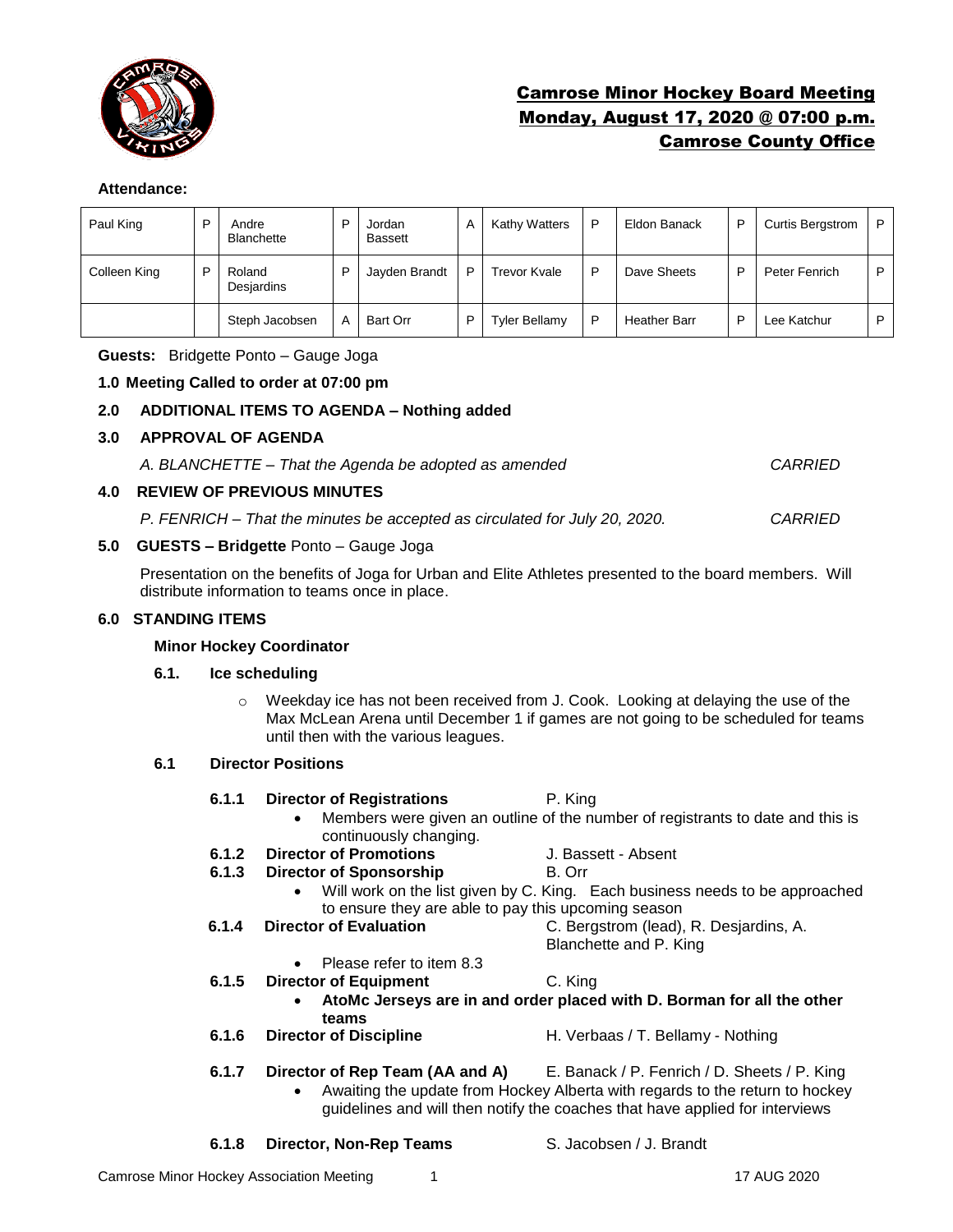**Refer to item 6.1.7.**

#### **6.1.9 Director, Coach Mentorship** T. Kvale (lead) / K. Watters

- T. Kvale to discuss with T. Green as to how he sees his camp proceeding in the fall
- **6.1.10 Director of U18** D. Sheets

- If anyone knows of Midget age players that have graduated, they can contact New Sarepta
- **6.1.11 Director of U15** L. Katchur
- **6.1.12 Director of U3** J. Brandt
- **6.1.13 Director of U11 P.** Fenrich
- **6.1.14 Director of U9 AND U7** H. Barr / A. Blanchette
- **6.1.15 Director of Female Hockey K. Watters / E. Banack**

#### **7.0 Old Business**

- 7.1 U11 Tier 1 Update
	- Teams have been established and schedules ready to go. Awaiting direction from Hockey Alberta as to when games will be allowed to start.
- 7.2 Hockey Troubleshooter evening Information for new registrants
	- Looking at August 25<sup>th</sup> as a possible date with location TBD.
- 7.3 Covid 19 Process for tryouts and seasonal plan for teams
	- 7.3.1 U11 4 skates September  $8 12$  and tryouts start  $13 17$
	- 7.3.2 U13 Start up September 13 17
	- 7.3.3 U15 Start up September 18 22
	- 7.3.4 U16 Start up September 24 28
	- 7.3.5 U18 Start up September 24 30
	- 7.3.6 Female Teams Start up October 4
	- 7.3.7 U9 and U7 Start up October 01 weekend
	- 7.3.8 U5 Start up October 17
- 7.4 Goalie Clinics
	- Need to clarify with S. Jacobsen what dates would work to host a clinic and then the evaluations without jeopardizing the "cohort" and social distancing. Possible dates would be September  $4 - 6$  for the week-end clinic and September  $11 - 13$  for evaluations.
- **7.5** Tournament Dates

| <b>U15 AA</b>        | October 9 - 11                                          |
|----------------------|---------------------------------------------------------|
| U13 AA               | October 25 - 27                                         |
| U11 AA               | December $18 - 20$ (New due to Icebreaker Nov $6 - 8$ ) |
| U18 A                | November 13 - 15                                        |
| U13 A                | December 4 - 6                                          |
| <b>U11 A</b>         | January 8 - 10 2021                                     |
| <b>U15 A</b>         | January 15 - 17                                         |
| U11 and U13 Wildcats | Jan 29 - 31                                             |

• Tournaments scheduled prior to January 1 will be cancelled and in order to complete games once leagues get going, tournaments in January may also need to be cancelled.